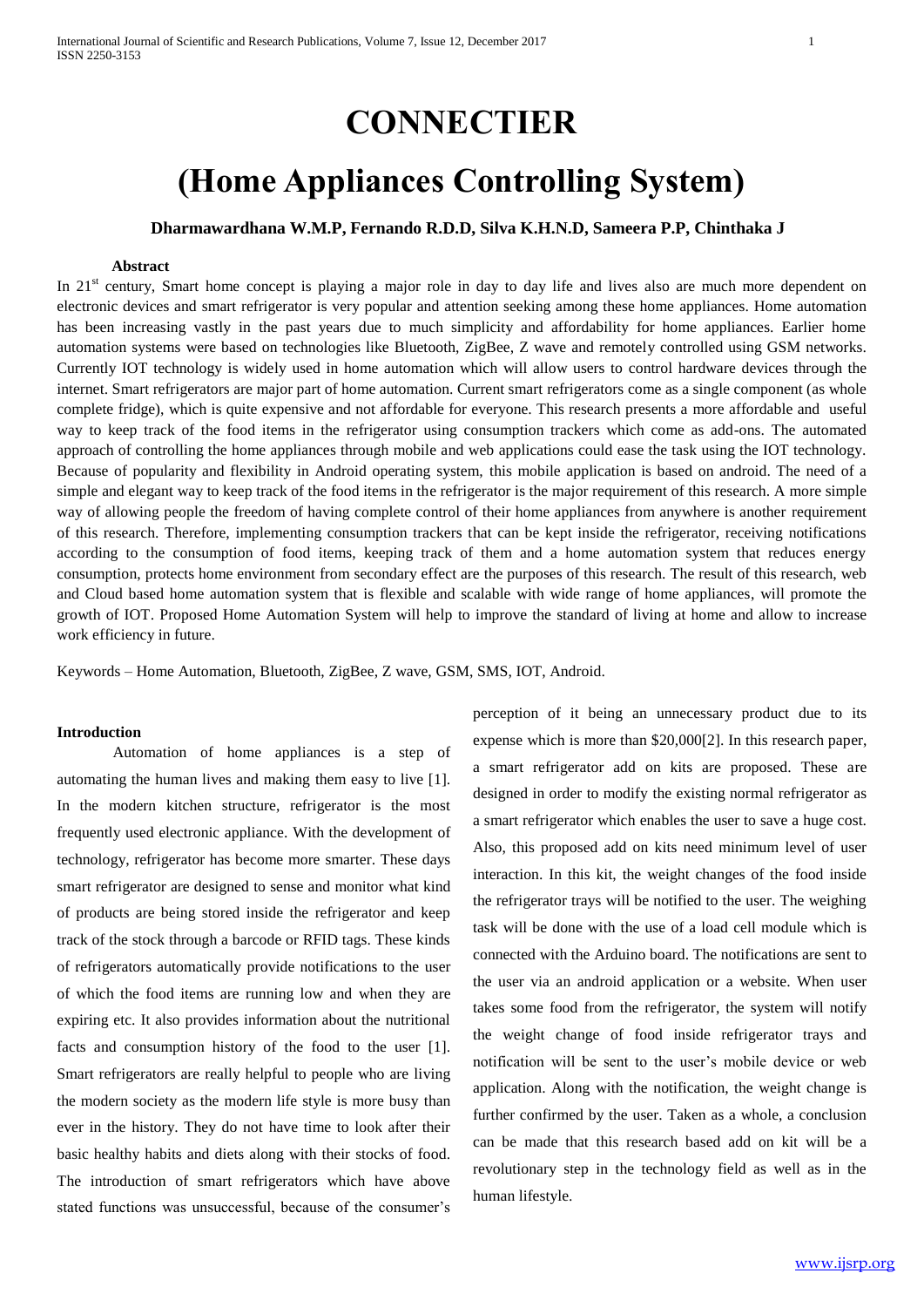The remainder of this article is organized as follows. In section 2, we revise the related work in terms of the other attempts of smart refrigerators and technologies that were used relevant to the idea proposed in this paper. In section 3, we describe the methodology and design approach around our idea of a smart refrigerator. In section 4, we review the results of the proposed system and section 5 is the discussion about the proposed system. We conclude the paper in section 6and finally in section 7 the references are listed down.

## **Background**

This section explains previous work on home automation based on different technologies. Most of the researches can be broadly classified into two main approaches. One is using short distance wireless communication methods to remote control home appliances and other one is using internet as communication method to remotely access home appliances.

## **Connectivity Technologies**

#### *SMS Based Connectivity*

SMS is the best solution for communication in a power failure [6 t0 1]. Pawan et al [7 t0 2] proposed a GSM based system in which the user sends a sms command which is identified using a microcontroller. Raqibull et al [8 to 3] implemented a system in which status of home appliances is converted into a meaningful sms using a microcontroller and it is sent to the user. Akanksha et al [9 to 4] provided an extra security to the system by adding subscriber identification based on the communication taken place for specific number of user's SIM Card. Additionally Mahesh et al [6 to 1] implemented an android application in which spoken commands are converted in to a sms and then it is sent to the main controller of the system. In case of emergency system is unable to overcome issue with sms delivery.

## *Internet / IOT Based Connectivity*

Home Automation using IOT include two parts: server and client. These client/server mechanism uses different protocols to convey messages and to control signals through the internet [10 to 5]. Mamata et al [11 to 6] have explained about IOT and Cloud computing can work together to address the big data problems. Instead of using PC based

web server, an electronic chip with an integrated Ethernet networking protocol is used [10 to 5].David et al [12 to 7] implemented 3G/4G mobile cellular accessibility additionally to provide a backup solution in case of no wifi connectivity.

#### *Radio signal Based Connectivity*

Radio signal based connectivity has two types of functionalities. One is transmitting and the other part is receiving. These transmitting and receiving functions are done by two different devices (radio signal transmitter and receiver). These receiver and transmitter require less energy to the devices. It does not require any verification between two devices before the data transmission. Radio signal based connectivity is the best solution for the short distance communication. Disadvantage of the radio signal based connectivity is that anyone with the exact signal transfer frequency can easily receive, send or modify these radio signal.

## **Hardware Modules** *Main Controller/ Arduino Mega 2560*

With the home automation systems home environment should communicate as a one entity and conserve the energy, be easy to use and energy efficient [13 to 8]. Arduino is an open-source prototyping platform that provides easy-to-use hardware and programming environment. Subhankar et al [14 to 9] discussed about using Arduino as micro controller/main controller is economical and energy efficient solution for home automation systems. Arduino is responsible for collecting events from connected sensors and peripherals [15 to 10]. David et al [12 to 7] discussed the elimination of wired connections between devices using Arduino which will result in reduction of cost and enabling to work it as standalone device.

#### *Temperature Sensor*

It is a precision integrated-circuit temperature sensing device with an output voltage linearly proportional to centigrade temperature. LM35 [16 to 11] device has an advantage over the linear temperature sensors calibrated in Kelvin. Zaid et al [14 to 9] mentioned about LM35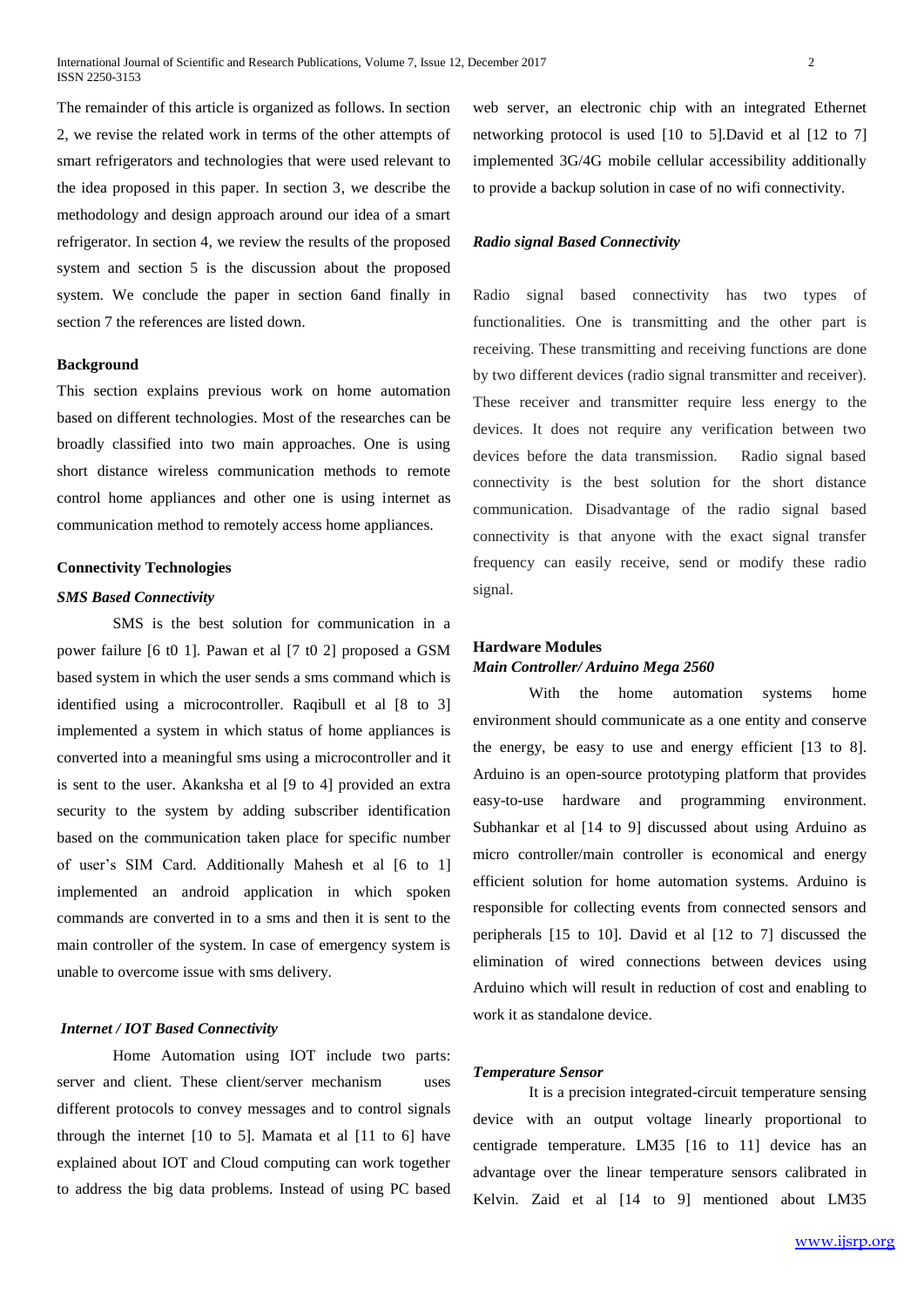temperature sensor will provide accurate values on a large scale from minus values to higher positive values. Therefore, monitoring the temperature inside the refrigerator with this sensor will be ideal.

## *LPG and Smoke Sensor*

Gas or smoke detection is important for protection of home environment. Most probably they are emergency cases. Subhankar et al [16 to 11] used MQ2 smoke sensor because it can detect  $H_2$ , LPG, CH<sub>4</sub>, CO, alcohol, Smoke and propane. Due to its fast response time on measurements, this can be taken as smoke sensor of this system.

#### *Weight Sensor*

Khosla et al [16 to 11] selected HX711 load cell for the weight measuring of each compartment in refrigerator because there is no programming needed for the internal registers. Also, it has a fast response time, high integration, immunity and other features. HX711 load cell will reduce the cost and improve the performance with reliability.

#### **Research Gap**

Classic home automation systems use technologies like Bluetooth, DTMF and GSM. But the most trending and reliable current home automation system is based on IOT. Therefore, a low cost and efficient home automation system is presented through this research. Classical technologies that have been used on home automation do not provide remote access from anywhere or there are coverage limitations on remote accessing to the system. To solve this issue, this research will provide a web and cloud based solution using IOT technology. Most of the researches mentioned above contain two modules: hardware module and software module for communication. But this system includes existing two modules and one clouded module which will be available at any time and maintaining a copy of the system information up to date.

Some home automation systems prefer Raspberry PI as the main controller due to its performance. But controlling home automation system from Raspberry PI is a wastage of resources. System implementation mainly focuses on cost and efficiency; therefore, Arduino will be used as the main controller. Arduino is suitable for this research because of its flexibility and open source programming environment. To maintain the level of performance in system, Arduino Mega 2560 is used as main controller of this system. As well as other home automation systems, all communications and controls are passed through the main controller.

 Most often home automation systems pass the system status to mobile devices. But this system totally differs from existing systems. System updates the status of home environment to a clouded database and all other devices get the data through clouded database. Home automation systems that have been mentioned above mostly used Arduino Wi-Fi shield to maintain internet connection. Issue with those systems is, inflexibility with any Wi-Fi connection when the password is changed. Therefore, in this system main controller is connected to the internet through Arduino Ethernet shield. System will update cloud with current environment of home appliances such as temperature, gas and smoke sensors. Because of clouded database, system will allow users to control appliances such as switching functionalities through mobile application and web application.

Classical home automation system used MYSQL or SQLite to share information sources and to synchronize the status between system users. Those techniques are performance wise very low. This system will use Google Firebase database management system to do fast data exchanges and take datadriven decision on system. Mobile application will be built using Android OS due to its popularity and as well as its open source environment.

#### **Methodology**

In this paper, our main goal is to propose a system for home automation. Architecture of the proposed system is shown in the Figure 1.0 as a block diagram exhibiting the connectivity of the system.

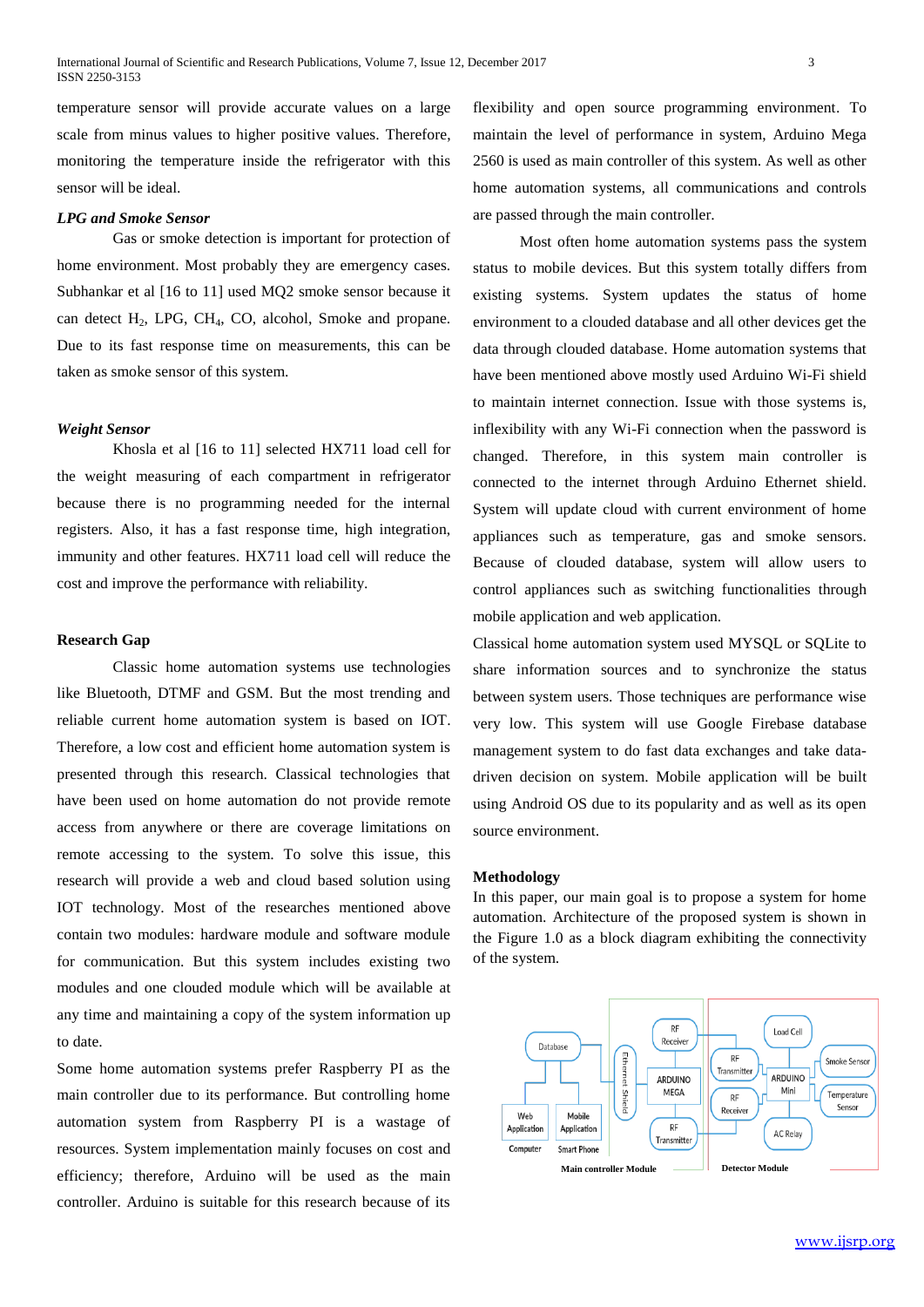#### Figure 1.0

The home automation system consists of two main hardware components. Main Controller and Detector module. Main controller module consists of Arduino mega 2560, RF Transmitter (433MHz), RF receiver (433MHz), and Ethernet shield. Arduino mega requires a lesser operating voltage like 5V. Arduino mega offers a variety of digital and analog inputs, serial interface and digital outputs. Thus RF transmitter and receiver are easily connected to it. RF transmitter and receiver, transmit and receive commands from sensor modules. An Ethernet shield is attached to Arduino mega in order to synchronize data with database and to receive commands via internet.

There are four types of detector modules,

- Consumption tracker module
- Power controller module
- Smoke detection module
- Temperature detection module

### **Consumption tracker module**

This module consists of an Arduino pro mini, a load cell that could weigh up to 5kg, a RF transmitter and a receiver and a humidity sensor DHT11 which can measure both humidity and temperature. Load cell module is connected to analog and digital pins in the Arduino pro mini through HX711 circuit. HX711 has two input channels which are analog and we can obtain a gain up to128 by programming these channels. So HX711 module amplifies the low electric output of load cells and then this amplified & digitally converted signal is fed into the Arduino to derive the weight. There is no need for programming the internal registers in HX711. This is the reason behind choosing it. Every control to the HX711 is passed through the pins. HX711 not only has a few basic functions compared with other chips, it also contains high integration, fast response, immunity, and other features. This chip improves performance and reliability at the same time lowering the cost of the consumption tracker module.

Figure 2.0 is an image of the proposed consumption tracker.



Since both temperature and humidity can be measured using the humidity sensor DHT11,it is used to derive values of temperature and humidity.

## **Power controller module**

This module consists of an Arduino pro mini, 5V 10A Relay Switch, RF Transmitter (433MHz) and RF receiver (433MHz). Relay switch is a switch module that is electrically operated and allows users to turn on and off a circuit current which is higher than the micro controller's voltage. It has no connection between the high-power circuit and the low voltage circuit operated by the microcontroller. The relay secures each circuit from each other.

Pin configuration of the relay switch is as follows: required operational voltage to the relay will be supplied by the Arduino mini. Digital output from Arduino mini will be used to change between two channels.

Figure 3.0 is an image of the proposed Power controller module.



Figure 3.0

Pin Configuration

- VCC: 5V DC
- COM: 240 DC
- IN: 5V DC
- GND: ground

Arduino pro mini will be using a digital reading to check the operational channel of the relay.

Specifications of the 5V 10A Relay Switch

- On-board 5V, 10A
- Protected from current using diode
- short response time

## **Smoke detection module**

This module consists of an Arduino pro mini, MQ-2 smoke sensor, RF Transmitter (433MHz) and RF receiver (433MHz). The major reason behind choosing MQ-2 Smoke Sensor for our proposed smoke detection module is its sensitivity to smoke and to plenty of other flammable gases such as LPG, butane, propane, methane, alcohol and hydrogen. The resistance of the sensor differs depending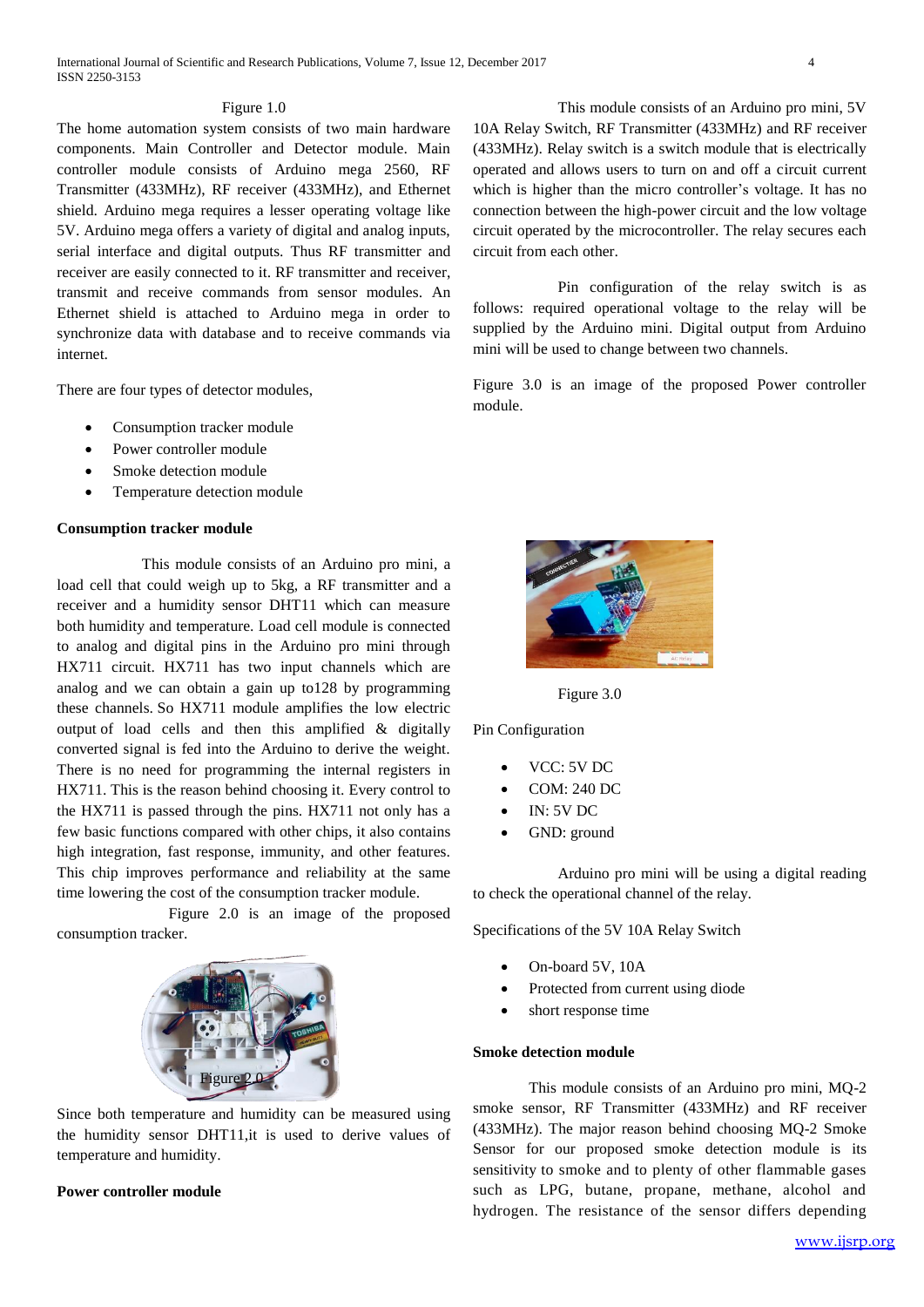on the type of the gas. The smoke sensor has an inbuilt regulator allowing the user to alter the level of accuracy of detecting the gas.

Required operational voltage for the MQ-2 smoke sensor will be supplied by the Arduino mini.

The output can be an analog signal (A0) which can be read with an analog input of the Arduino or a digital output (D0) which can be read with a digital input of the Arduino. MQ-2 Arduino library will be used to programmatically to convert and derive required readings for LPG, carbon monoxide (CO) and smoke density in ppm.

The voltage output of the sensor alters proportionately with the smoke/gas concentration in that particular environment.

Figure 4.0 is an image of the proposed smoke detector module.



**Temperature detection module**

This module consists of an Arduino pro mini, Arduino Compatible ARD2 Non-Contact Infrared Temperature Sensor GY-906, RF Transmitter (433MHz) and RF receiver (433MHz). The major reason for choosing this sensor is its capablity of sensing between 70°C - 380°C down to a resolution of 0.02°C. Operating temperature of GY-906 sensor is 40°C - 125°C.

GY-906 sensor includes an unsoldered 4-pin header. Those pins are VIN, GND, SCL, and SDA. Required operational voltage for the MQ-2 smoke sensor will be supplied by the Arduino mini through VIN and GND pins. Two analog readings will be taken from SCL and SDA analog pins. Using MLX90614-Infrared-Thermometer Arduino library, readings will be programmatically converted and required temperature output will be derived.



Figure 5.0

Figure 5.0 is an image of the proposed smoke detector module.

**RF Transmitter and Receiver (433MHz)**

RF Transmitters and Receivers (433MHz) are used in main hardware components: Main Controller module and Detector module. RF transmitters and receivers are attached to every Arduino pro mini and Arduino mega 2560 in the proposed system and those are used to transfer and receive data between the main controller and detector module of the proposed system. Arduino pro mini is programed to transfer and receive data simultaneously. Both RF Transmitter's and Receiver's frequency range is 433.92 MHz



Figure 6.0

#### **Results**

After thorough research, the Connectier team identified the need of a full-fledged system to monitor the home environment and the importance of keeping track of food consumption. According to the user requirements, the development team has implemented a home automation system including a web application and a mobile application. Main controllers controlled by software program are capable of gathering information from other components and uploading to the server, downloading commands and transmitting to other components. It does not have any physical interface (no GUI) to interact with user.

System uses single point of communication which is Google Firebase to maintain real-time environment between hardware and software. Database stores all the system information regarding user, main controllers, detectors and rooms. Object oriented database design allows the deployment of the system to support automatic scaling. It enables the project to go to the commercial level where thousands (or even millions) of main controllers are handled (synced across devices) simultaneously. All the query executions on database will be performed on client device.



Figure 7.0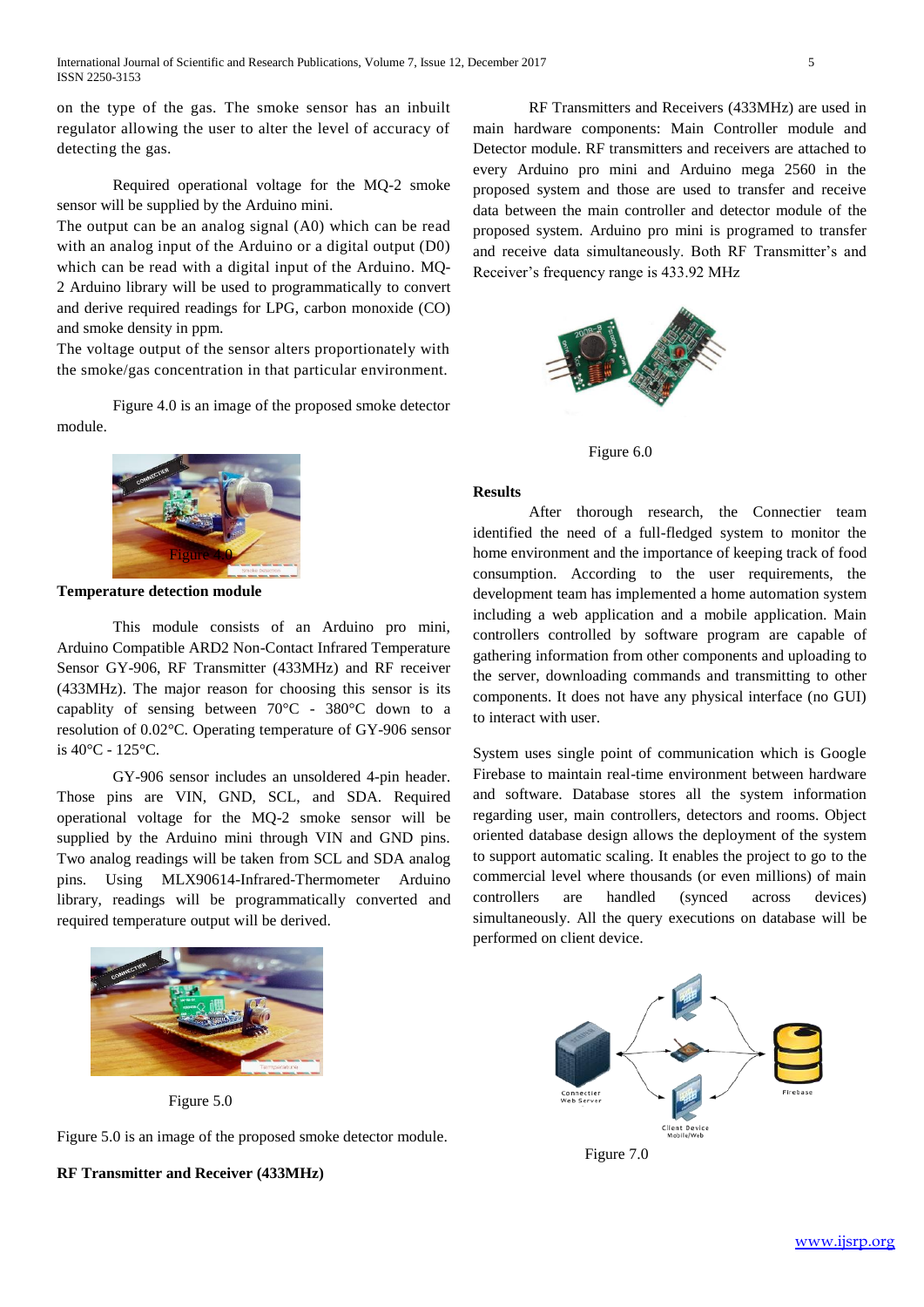The android mobile application is a user friendly tool to operate home appliances from anywhere with internet connectivity. The application enables the user to get notified on home environment instantly and real-time. Simply user can turn on/off home appliances which are connected to power controllers. Smoke and temperature sensor will help user to provide safe environment inside homethat can get affected from condition like fire. Mobile application has the ability to alert user instantly in such conditions.

## **Discussion**

The system is expected to be very reliable and accurate. With the independent functionality development, the system was thoroughly unit tested. Unit test levels were important and very effective since most of the problems have been identified and eliminated in early stages of development.

The Connectier team faced so many technical problems from designing phase to implementation phase of the system. Following section lists the problems and tactical actions taken to tackle them.

1. How to connect main controller and firebase real-time database?

The solution was to have a web server in middle so that each device could connect with it and transmit data. Single point of communication will let our team easy to monitor and validate different kind of request comes from main controllers. Server validate data and update Google firebase database through firebase PHP software development kit (SDK).

2. How to connect main controller and detector wirelessly?

To use and configure the detectors in home environment flexibly, radio frequency has been chosen for transmission between detectors and main controllers. The team used 433 MHz RF transmitter and receiver as the transmission hardware.

3. How to measure consumption of food item in the consumption tracker?

Team decided to mount the load cell below the consumption tracker as it allows continuous weight monitoring. Furthermore, the module is programmatically calibrated in order to respond with consistent values without considering about light weight changes (0-5g).

4. How to maintain real-time behavior between hardware and software?

As a solution, the team chose to adopt a system developed by Google. It is called "Google Firebase Real-time Database". Firebase allows to store and synchronize data between devices real-time and it facilitates to access same database from any device through mobile or web application. Firebase is capable of maintaining an offline cache and automatic synchronization when relevant devices come online.

#### **Conclusion**

. This research presents a much affordable and a useful way of tracking the food items in the refrigerator using consumption trackers which come as add-ons. The automated approach of controlling the home appliances through mobile and web applications could ease the task of using the IOT technology. Because of the popularity and flexibility in Android operating system, this mobile application is based on android. The need of a simple and elegant way of tracking the food items in the refrigerator is the major requirement of this research. A much simple way of allowing people the freedom of having complete control of their home appliances from anywhere is another requirement of this research. Therefore, implementing consumption trackers that can be kept inside the refrigerator, receiving notifications according to the consumption of food items, keeping track of them and a home automation system that reduces energy consumption, protect home environment from secondary effect are the purposes of this research. The result of this research, web and Cloud based home automation system that is flexible and scalable with wide range of home appliances, will promote the growth of IOT. Firebase real-time database system has been used as the database of this system to make sure that the users will get a real time experience of observation of their home appliances. Proposed Home Automation System will help to improve the standard of living at home and allow to increase work efficiency in future.

## **References**

[1] M. Jivani, "GSM Based Home Automation System UsingApp-Inventor for Android Mobile Phone", *Rroij.com*, 2014. [Online]. Available: https://www.rroij.com/openaccess/gsm-based-home-automation-system-usingappinventorfor-android-mobile-phone.php?aid=44177. [Accessed: 02- Apr- 2017].

[2]P. Singh, K. Chotalia, S. Pingale and S. Kadam, "A Review Paper on Smart GSM Based Home Automation System", *IRJET- International Research Journal of Engineering and Technology*, 2016. [Online]. Available: https://www.irjet.net/archives/V3/i4/IRJET-V3I4364.pdf. [Accessed: 02- Apr- 2017].

[3]R. Hasan, M. Khan, A. Ashek and I. Rumpa, "Microcontroller Based Home Security System with GSM Technology", *SCIRP*, 2015. [Online]. Available: http://file.scirp.org/pdf/OJSST\_2015061517011513.pdf. [Accessed: 02- Apr- 2017].